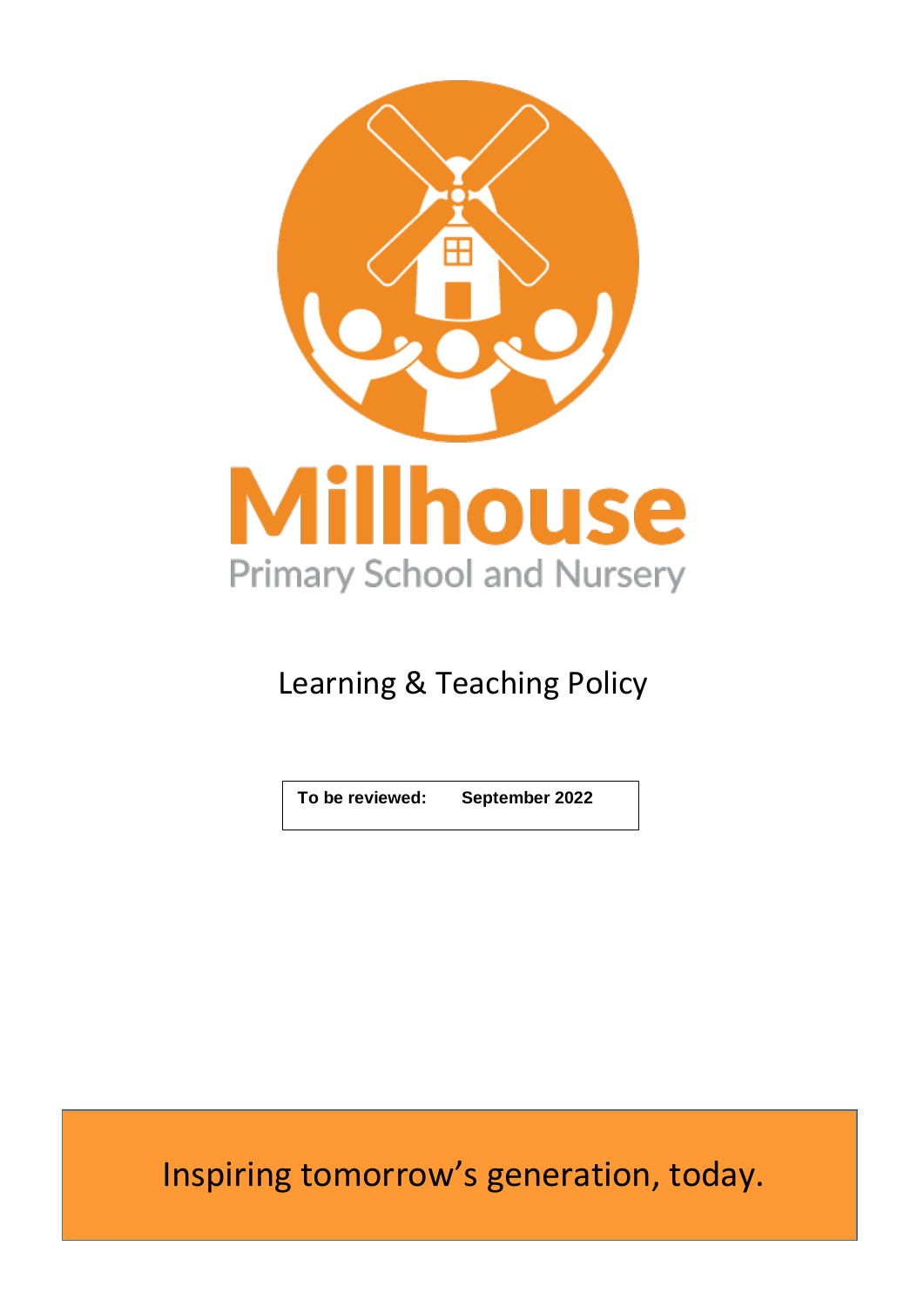# **Millhouse Primary School & Nursery Learning & Teaching Policy**

| <b>CONTENTS</b>                                  | page    |
|--------------------------------------------------|---------|
| Aims of Policy                                   |         |
| Aims into Practice                               |         |
| Appendix   Praise                                | 7       |
| Appendix II Pupils Thinking about their Learning | $8 - 9$ |
| Appendix III Challenge                           | 10      |
| Appendix IV Standards for teachers               | 12      |
| Appendix V Classroom Environment checklist       | 13      |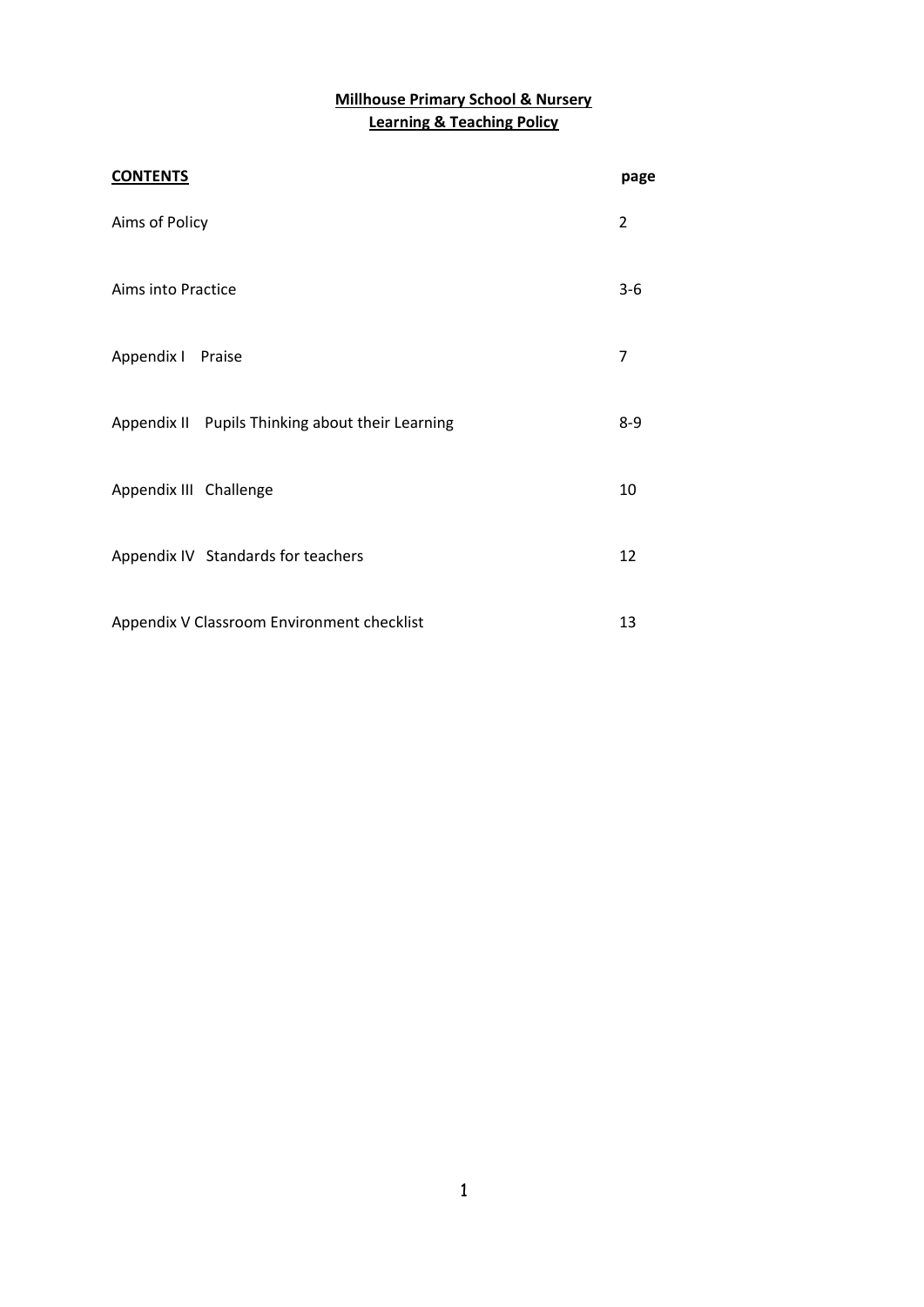# Aims of Policy

We aim for:

An environment that is happy, safe, healthy, and enriches and empowers learning.

2. Relationships of trust, regard and mutual respect. Emotional well-being is as important as high achievement.



3. A mix ("toolkit") of activities in daily lessons, employing a range of different methods, senses and challenges.

4. High expectations of every child's ability to learn, achieve, think critically and take responsibility for his or her own learning.



 $\overline{5}$ . **Particular 1** Personalised learning, according to the needs, abilities and interests of every child, and including those with special needs, gifts or talents *(see also Equal Opportunities Policy).*

6.  $\mathbf{V}$   $\mathbf{\overline{N}}$  Constructive engagement with parents so that they can help support their children's

learning.

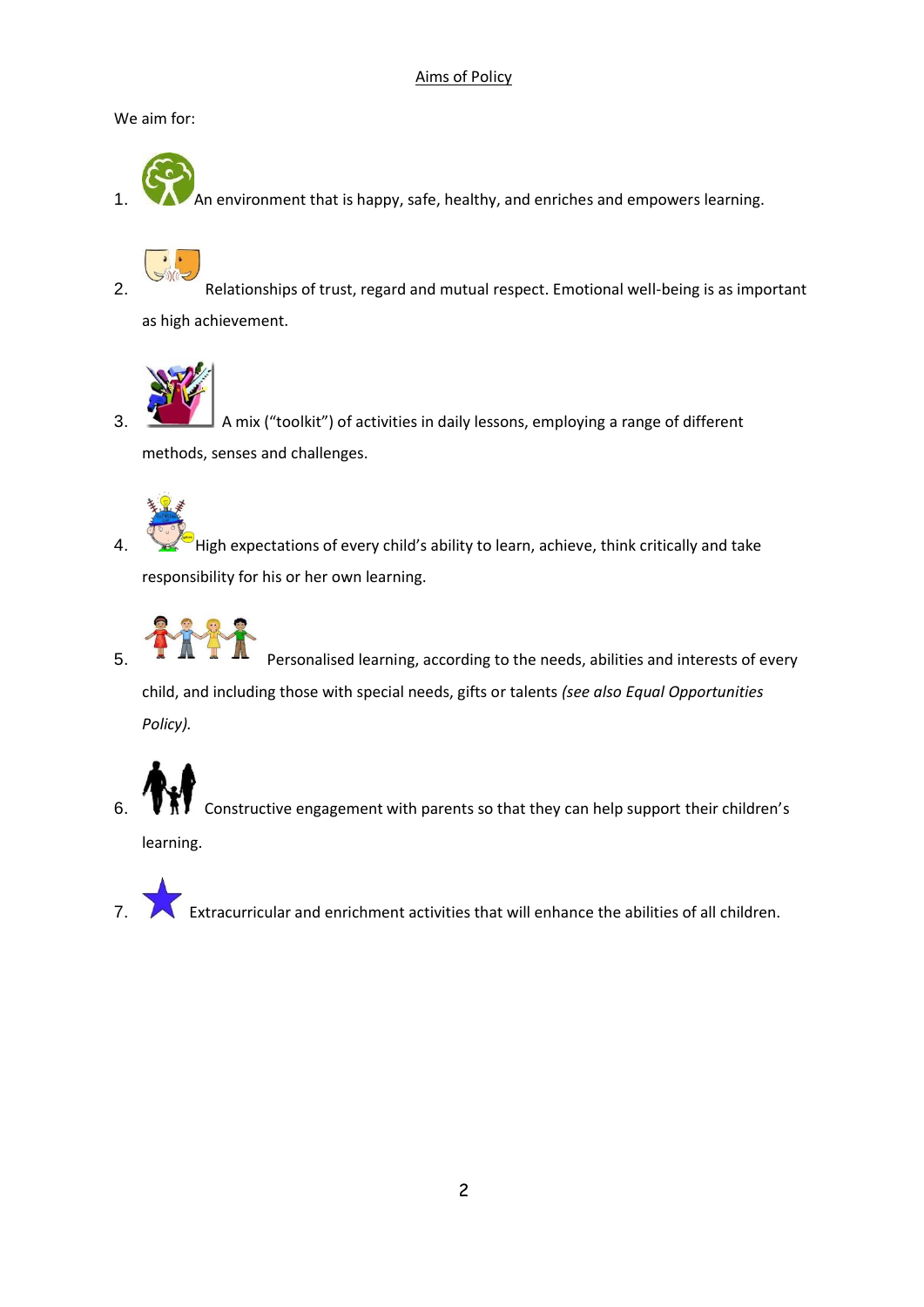

#### **Teachers should:**

1.1 Have water available. Children can bring in own water container and take it home every day (Y3- 6). Reception to Y2 have water fountains in each classroom. Nursery to have cups in the classroom.

1.2. Keep the classroom a comfortable temperature and well ventilated with as much daylight as possible.

1.3 Have a tidy and well organised classroom or setting with well-maintained accessible resources. Ensure that key information can be seen easily from wherever the children are working.

1.4. Enable independence, e.g. labelling resources with print and pictures for younger children, or pencil sharpeners the children can use when they need them. Ensure that access points to interactive whiteboard are free and clear.

1.5. Provide visual clues for learning, which must include learning targets, success criteria and key vocabulary and refer to them when teaching.

1.6. Give children their own space within the classroom (e.g. own drawers and pegs).

1.7. Have resources and displays that meet the needs of all children by reflecting current curriculum topics, Maths and Literacy/English working walls, and other subjects as appropriate.



#### **Teachers should:**

- 2.1. Be positive and friendly no put-downs.
- 2.2. Establish the school and the class's rules and be consistent. *(See Code of Conduct)*
- 2.3. Welcome mistakes (by you and the pupils) as an excellent way to learn.
- 2.4*.* Use praise carefully; praise the behaviour, not the child; praise the process, not the product; praise the learning, not the performance (*see Appendix I, Praise).*
- 2.5*.* Encourage independent and collaborative learning, including self and peer assessment. (*See Appendix II, Pupils Thinking about Their Learning)*
- 2.6*.* Provide opportunities to talk about feelings.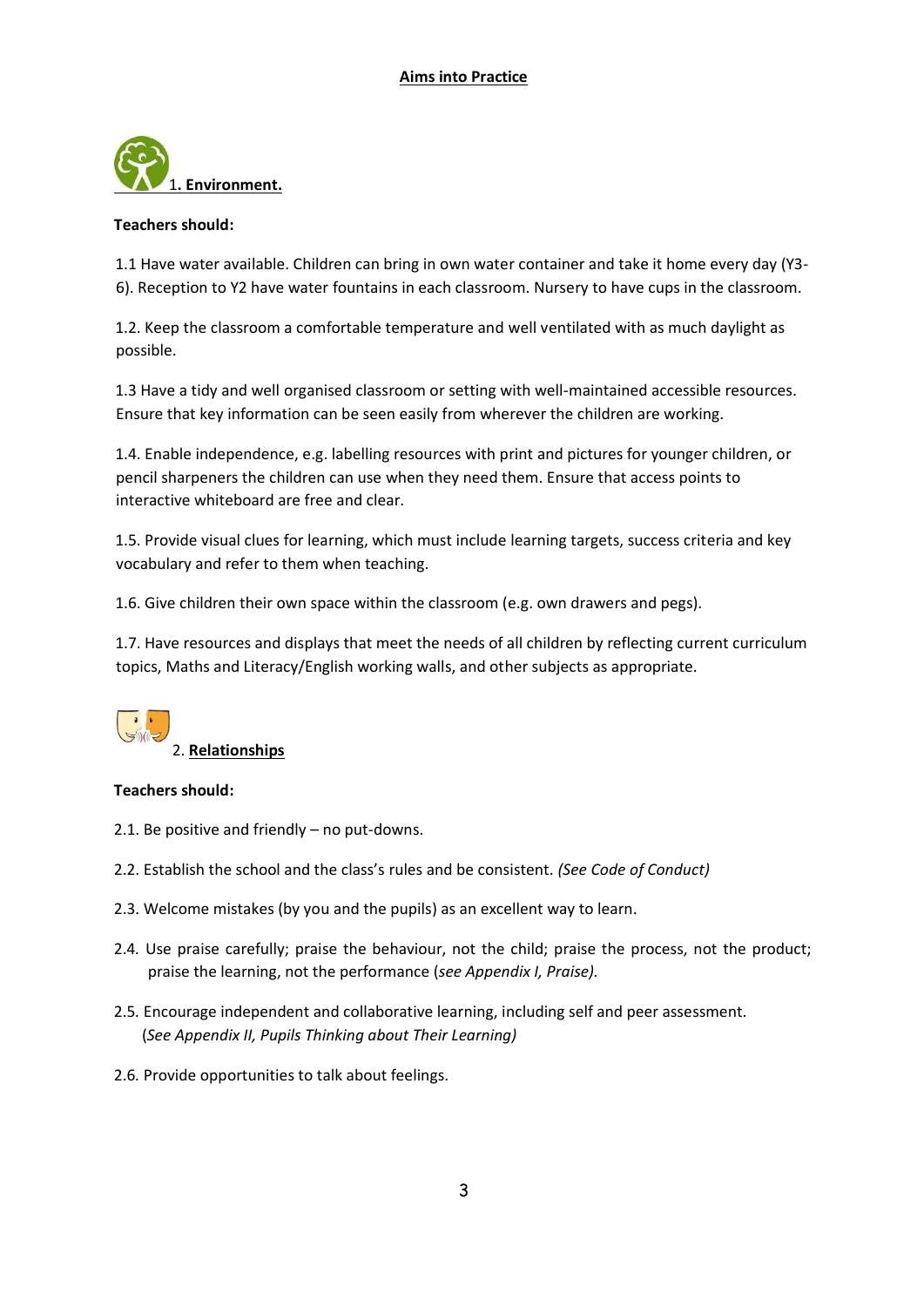

#### **Teachers should:**

- 3.1 Use differentiated questions (targeted children), paired talk and group talk in all lessons to enable all children to engage with the learning process.
- 3.2. Encourage children to ask lots of questions. There could be a display in every learning environment that includes children's questions.
- 3.3. Vary the kind of questions you ask. Use more open ended questions, i.e. those that start with: How do you think... Why do you think... and Tell me about.... How would you…
- 3.4. Use practical, hands on activities wherever possible.
- 3.5. Use all environments, including outdoors, and outside visitors when you can.

3.6. Sustain a pace in learning that maintains high levels of interest in pupils. Teacher : pupil input should be 40:60 as a minimum (outstanding teachers aim for 20:80).

- 3.7. Explain your learning objective and how children will be able to achieve this through the use of success criteria and assess using them at regular points throughout lessons.
- 3.8. Make connections with previous lessons, next lessons, with everyday life.



#### **Teachers should:**

- 4.1. Expect each child to reflect on his or her own learning (metacognition). How did you learn that? Could you or would you have done it in a different way? How did you reach your target? (*see App II, Pupils Thinking about Their Learning)*
- 4.2. Give children 'Take up time' (time to think). Very young children may need up to 15 seconds before they can answer a question.
- 4.3*.* Model challenge. Encourage the pupils to challenge you. *(See Appendix III, Challenge)*
- 4.4. Expect and acknowledge high levels of effort from every child.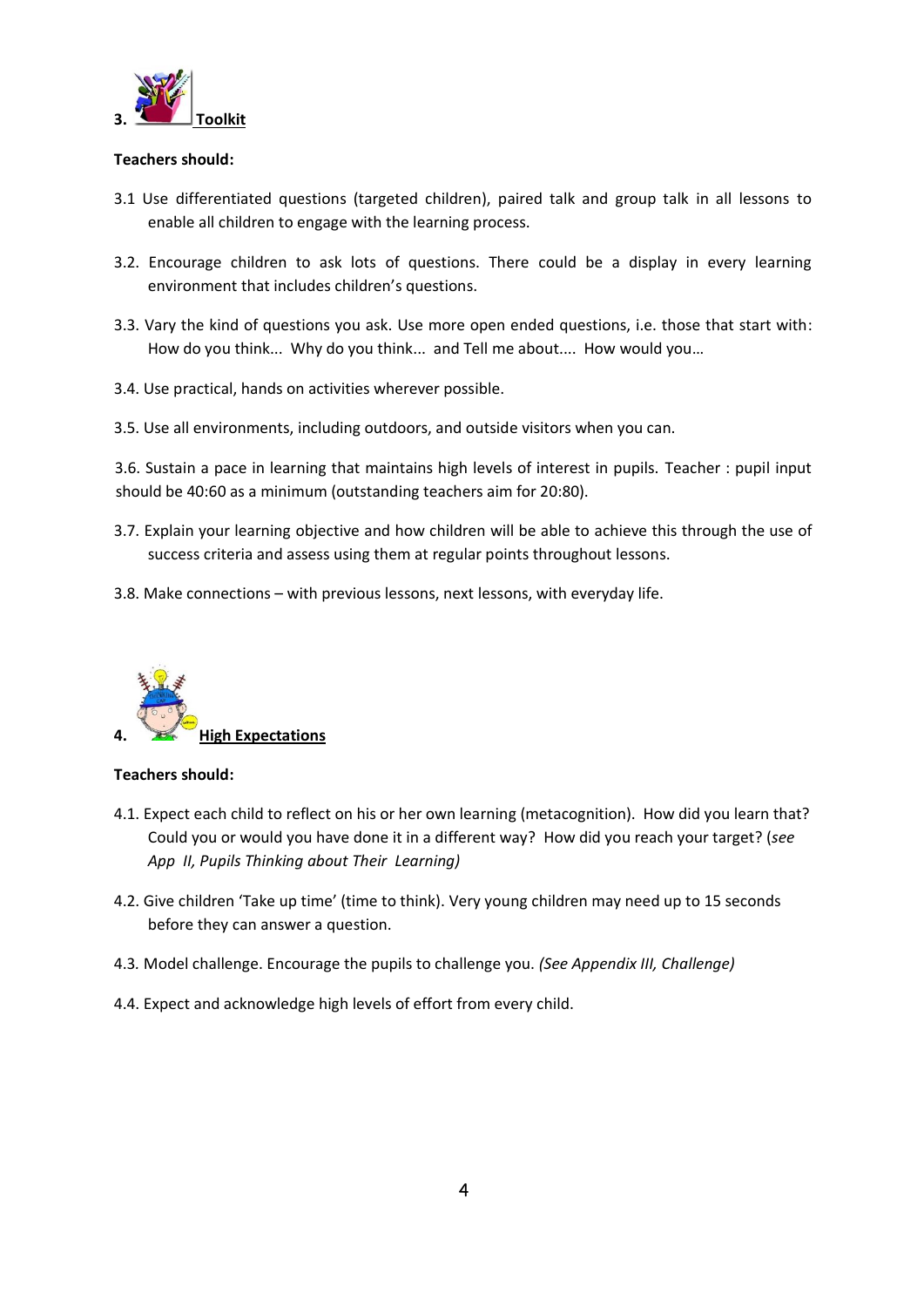

#### **Teachers should:**

- 5.1. Use an Assessment for Learning (AFL) minute-by minute, daily and weekly cycle of observe/assess, plan, teach to engage and challenge all learners. (*See Assessment, curriculum policies and SEN policy)*
- 5.2 Ensure that all children have up to date reading, writing and maths next steps / targets.
- 5.3. Do constructive marking in English, maths, science and topic (see marking policy).
- 5.4. Regularly monitor individuals and groups to see which children are "stuck" in their progress and consult other teachers for support.
- 5.5. Scaffold and structure the learning according to the needs of each child.
- 5.6 Model all activities so that all learners can achieve.
- 5.7 Ensure that all activities are challenging for all learners in the class.



#### **Teachers should:**

- 6.1 Inform parents at every stage of their child's achievements and interests *(e.g. P/T consultations, end of year reports, informal meetings, reading records).*
- 6.2 Provide open ended and differentiated homework.
- 6.3 Encourage parents to get involved in school life *(e.g. school website, encourage parents to help in school, make every effort to inform parents about assemblies and meetings).*
- 6.4 Give parents information about ways they can enrich their child's *(e.g., extracurricular events*) **and their own** education (e.g. *Adult Learning and parenting classes*).

6.5 Use the website and other social media to celebrate children's work and inform of dates for the diary etc.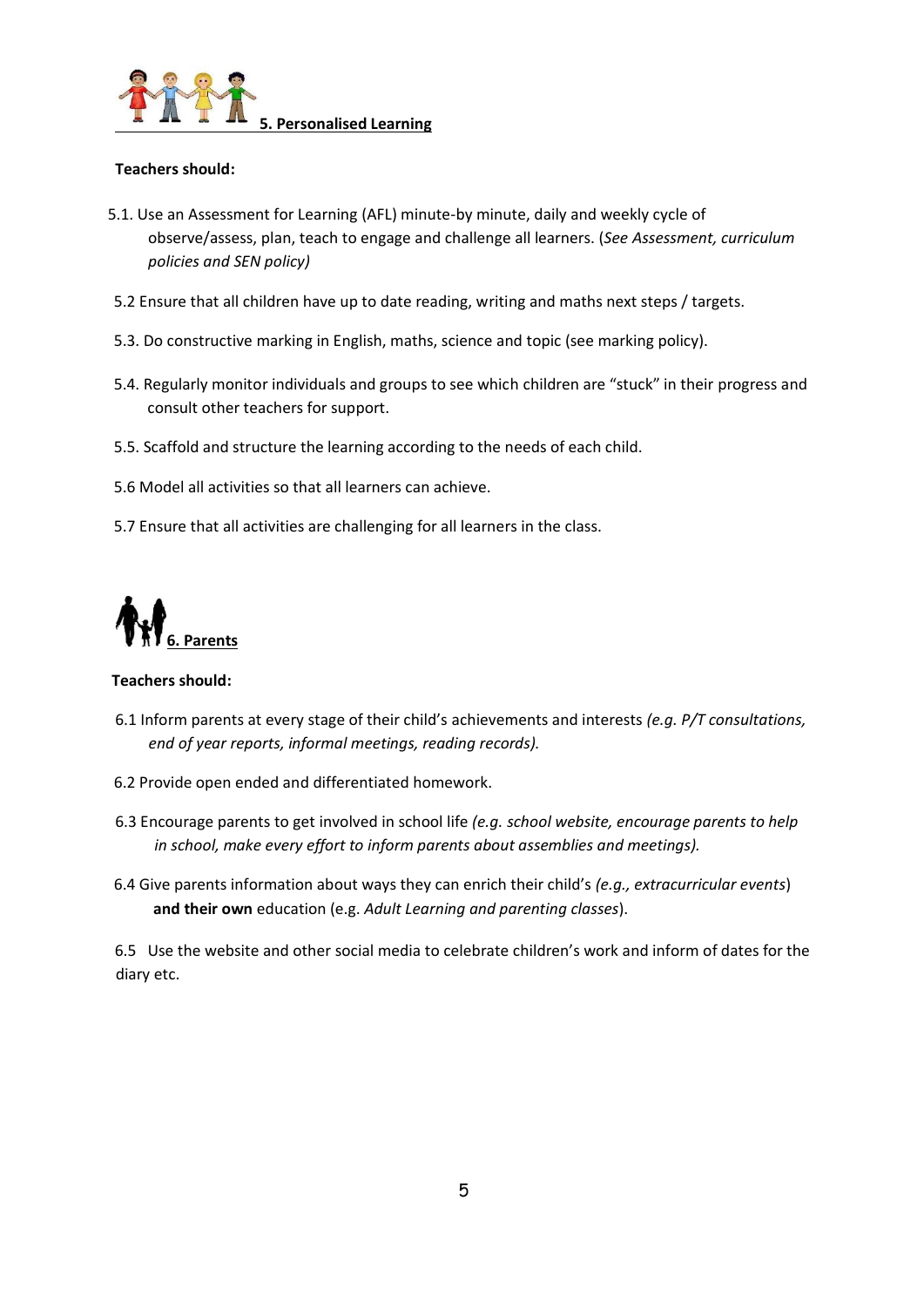

## **Senior Leaders and the Inclusion Team should:**

7.1 Provide the opportunity for extra-curricular clubs and events for all children *(see Educational* 

*visits & Enrichment policy).* 

7.2 Take up activities from local Secondary Schools and outside sports coaches.

7.3 Ensure that appropriate provision is made for gifted, talented and more able children to broaden and extend their learning beyond the requirements of the National Curriculum.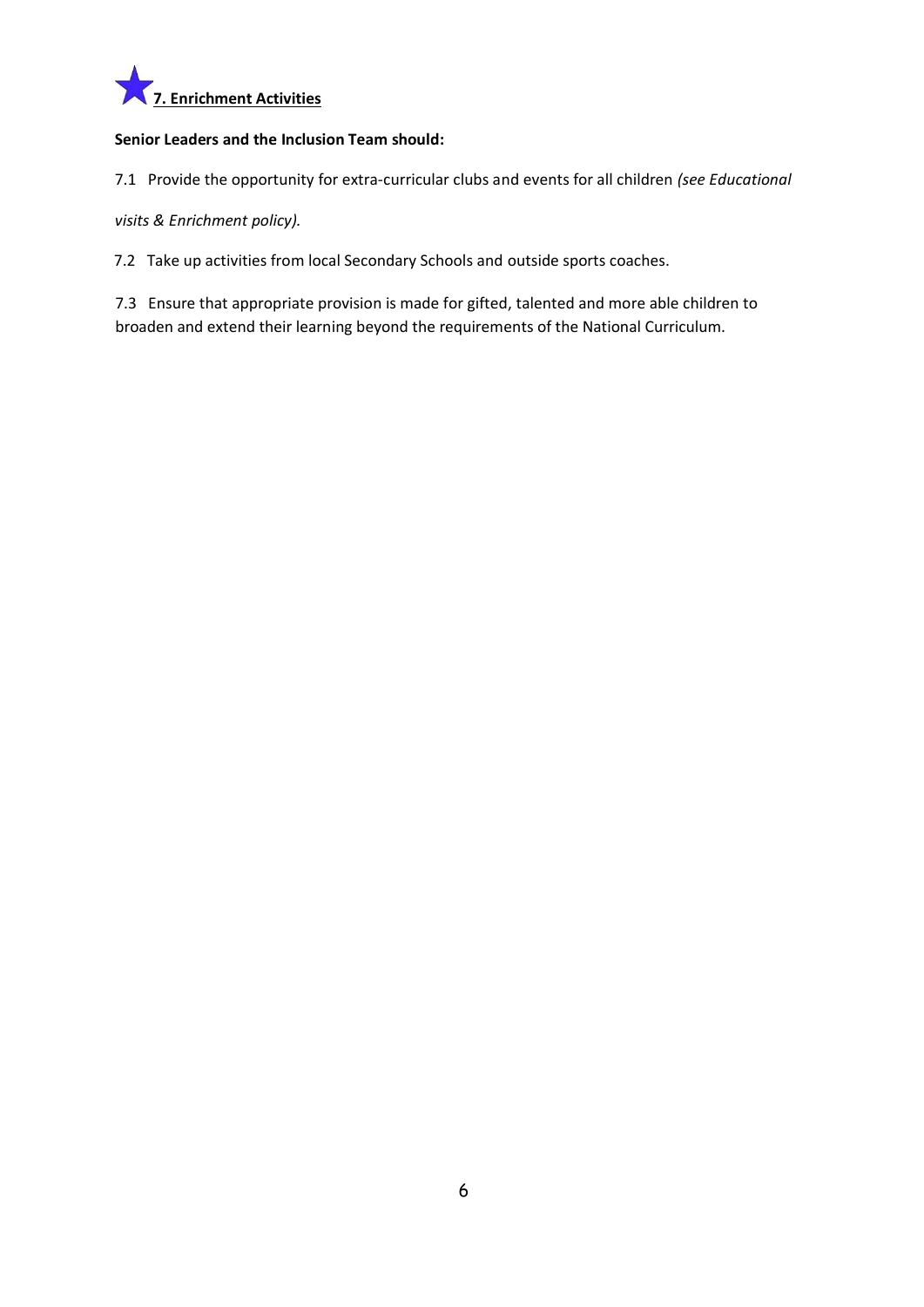#### Appendix I

# **Praise**

We want to encourage student's intrinsic motivation and self-discipline with the idea that abilities and gifts are learnable, not fixed. We need to concentrate on the process they've gone through rather than their ability or intelligence. People often like superficial praise but may come to rely on it. This leads to panic, self-doubt, and the avoidance of risk and challenge when things get tough and the praise dries up.

# Problematic Praise.

*Avoid superficially positive comments like;* 

"Aren't you brilliant!" *(Labelling the child; she isn't, but her work may be on this occasion).* 

"I know you can do this – you're smart". *(So if I find it tough, am I thick?)*

"Come on Adam, you're able, you should be doing better". *(Actually, he might like the label of able underachiever- it's cool and safe)* 

"Good girl" *(We say that to my pet dog when she pees outside…..)*

## Thoughtful Praise

*These all place emphasis on the learning process and its journey-like nature.* 

"I like the way you stuck at that problem"

"Fantastic concentration Sofia"

"I appreciate your effort"

"Wonderful- tell me what you learned from these mistakes"

"You've chosen something really tough-well done- go for it!"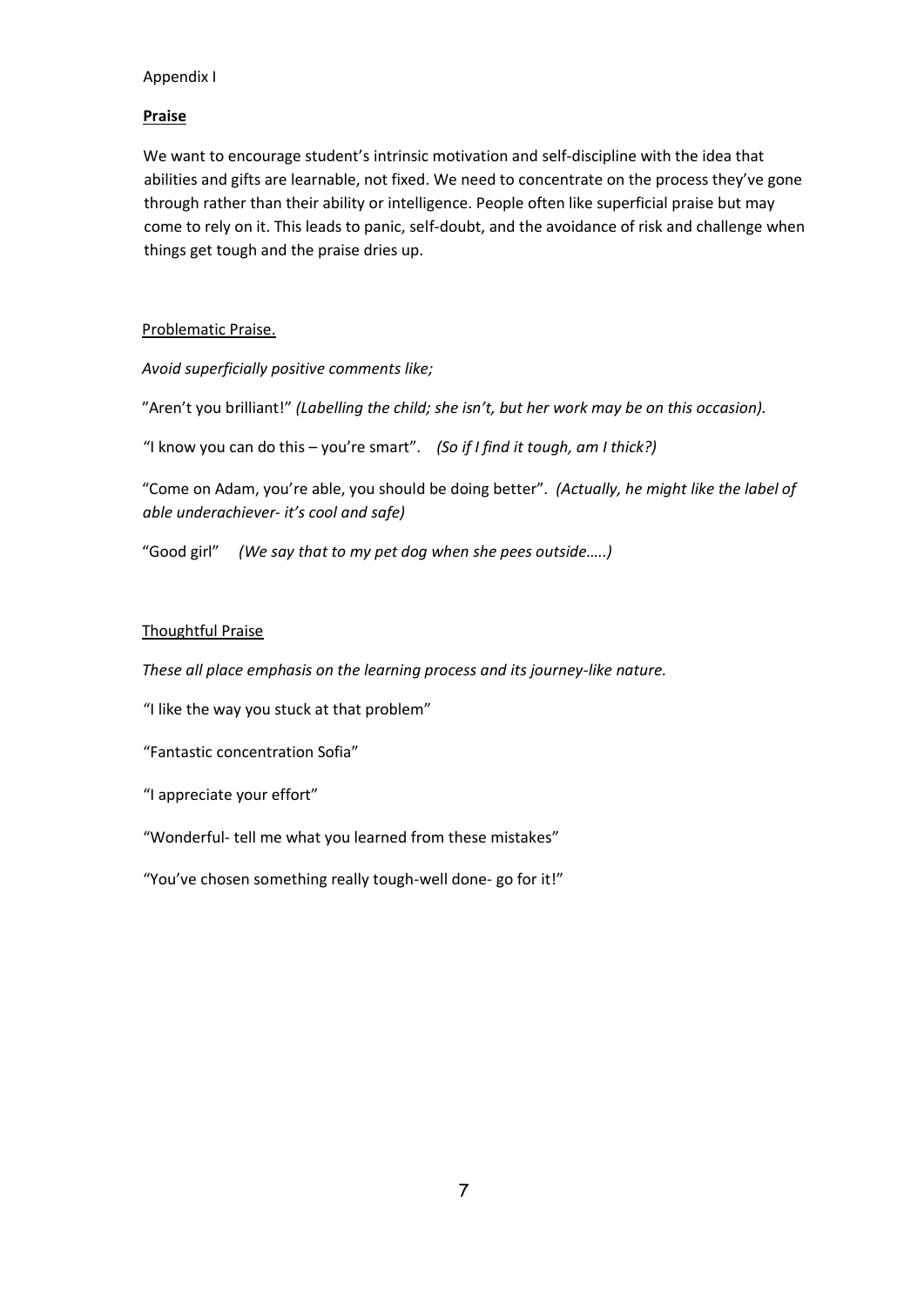# Appendix II

# **Pupils Thinking About Their Learning**

- Share intentions with pupils, using pupils' language.
- Help pupils to understand what they have done well and what they need to develop
- Showing pupils how to use the success criteria to assess their own learning

# **Model quality: show pupils the learning strategies and goals**

- Encourage pupils to listen to the range of pupils' responses to questions
- Show pupils the learning strategies
- Show pupils how the success criteria have been met in some examples of work from children not known to the pupils
- Ask pupils to review examples from anonymous pupils that do not meet the success criteria, in order to suggest the next steps to meeting the success criteria
- Use examples of work from other pupils in the class highlighting the ways it meets the success criteria or standards
- Using checklists in hot / cold tasks

## **Give feedback to pupils on their work**

- Focus on the task, giving feedback regularly and while still relevant
- Confirm pupils are on the right track and encourage the correction of errors or improvement of a piece of work.
- Give suggestions for improvement and act as "scaffolding" i.e. give pupils as much help as they need to use their knowledge. Do not give the complete solutions as soon as they get stuck so that they must think things through for themselves. Help pupils find alternative solutions.
- Oral feedback is sometimes more effective than written feedback.
- Give pupils the skills and confidence to ask for help

# **Develop self-assessment**

- Help pupils reflect on their own work *(What went well? What did you find more challenging?)*
- Support pupils to admit problems without risk to self-esteem
- Give time to work problems out
- Help pupils understand the criteria or standards that will be used to assess their work
- Give pupils the ability to make judgements about their work in relation to these and any feedback from the teacher
- Help them work out the implications of this for future action.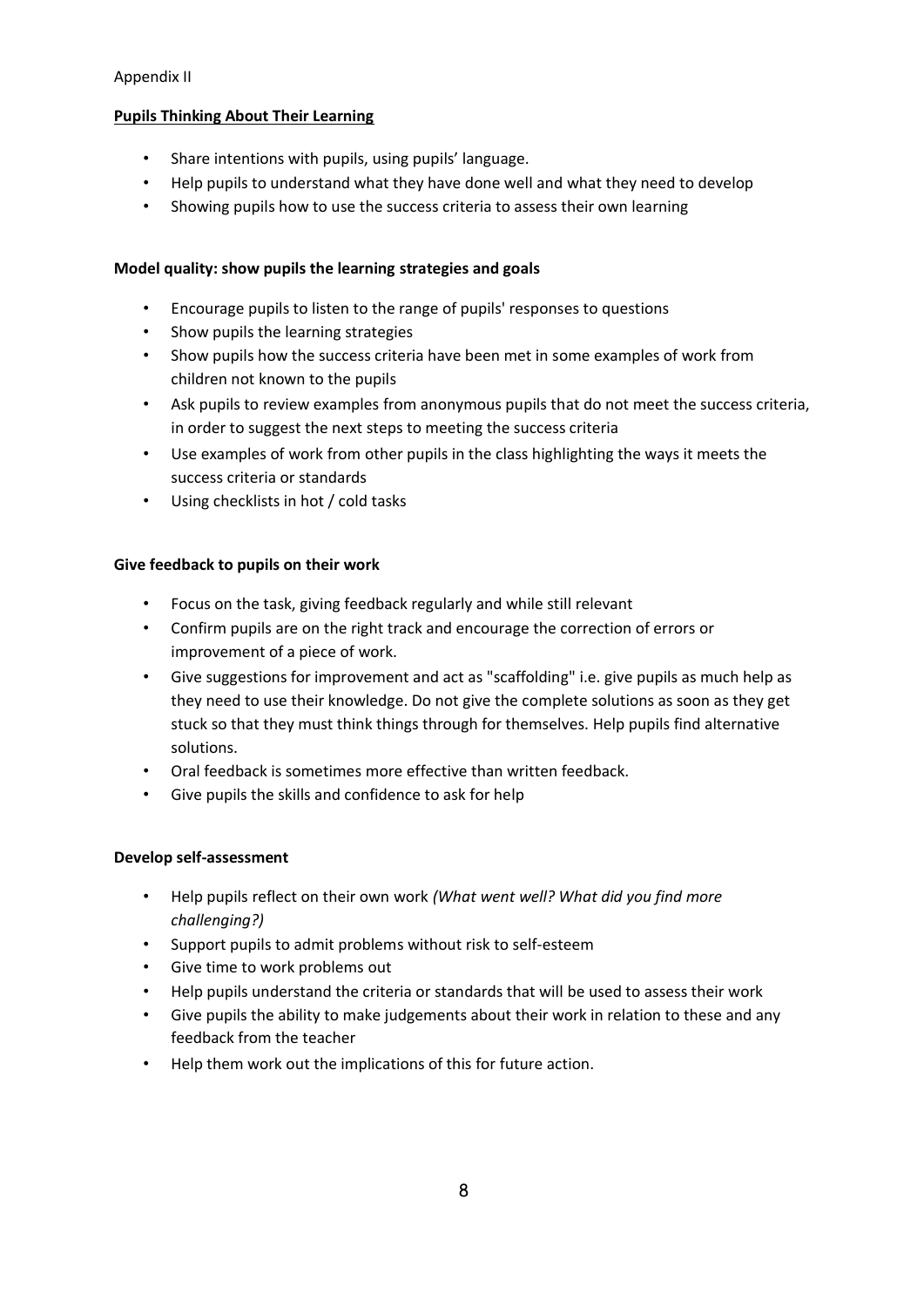#### **For peer assessment:**

- Give pupils the ability to explore each other's work to allow them to see different ways of tackling the same task and, as a result, extend their own repertoire
- Help pupils work with others to look at a range of imperfections and misconceptions through which they can explore their own understanding and misunderstanding
- Help pupils to become clearer about their own expectations through trying to explain strengths and weaknesses to others. This may result in the learning of new and more efficient strategies
- Have annotated examples of different standards to 'flesh out' assessment criteria
- Use examples of pupils' work to show pupils what criteria look like in practice

## **Self-Esteem**

Studies have shown that children's achievements are shaped by what we expect from them and what they expect from themselves. Learning involves taking risks and learners will only do this if they feel secure. We gain self-esteem through relationships with others, when we feel we belong, and are valued as part of the class/school. Children who have a strong self-image and identity see themselves as learners and as learning is state of mind dependent, they need lots of opportunities to develop feelings of success.

- Self-identity within classes allowing children to feel that they belong
- Create a climate where children find out what they're good at.
- Intrinsic motivation is needed 'to sell' the National Curriculum to the children, "What's in it for me?" need to connect to children's values.

#### **Sharing Criteria with Learners**

- Give criteria in pupils' language
- Have posters of key words to talk about learning e,g. describe, explain, evaluate
- Use planning/writing frames
- Have annotated examples of different standards to 'flesh out' assessment criteria
- Pupils often learn best from seeing work that is just a little better than the standard they currently achieve
- Pupils learn to judge quality by discussing how examples of weak work could be improved
- Give opportunities for pupils to design their own tests.

#### **Other Ideas**

- Asking pupils to justify thoughts and responses.
- Pupil as the expert
- Editing and improving own work independently using a range of support resources
- Transference of skills in other settings / subjects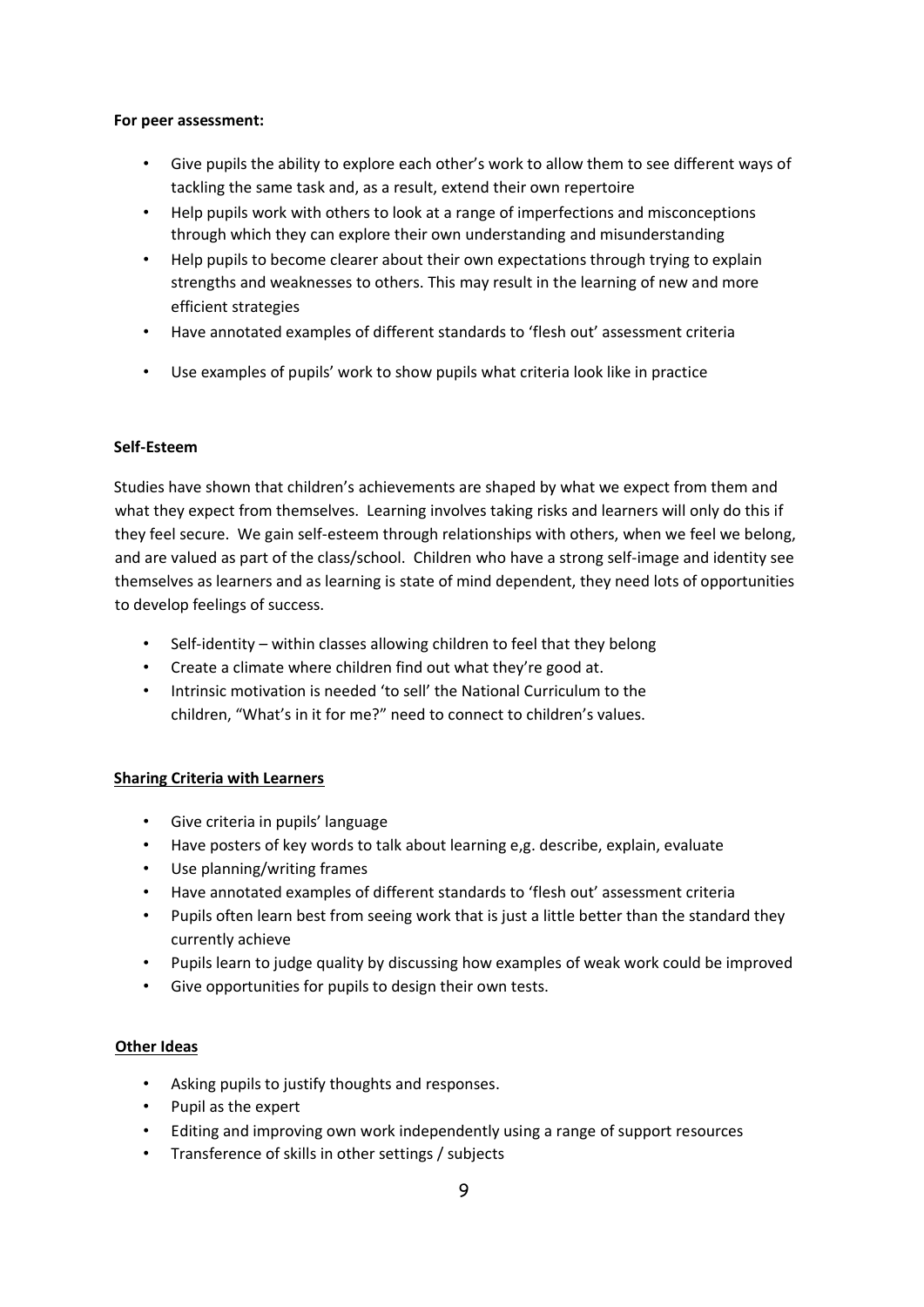## Appendix III

# **Challenge**

- 1. Play devil's advocate. Don't say "That's right"…..… say, "Why do you say that?" Don't say" Well Done" ….say, "Has anyone got a different point of view?"
- 2. Ask the pupils to be prepared to speak to the class for one, two, five minutes (depending on age) at some time during the term. It must be about something they are genuinely interested in. They must have done some research on the topic, and they must be prepared for questions
- 3. Create a challenge wall. You don't have to answer them- that's their job. See the Little Book of Thunks and 100 Intriguing Questions for Kids.
- 4. Using 'Blooms' questioning and verbs to set tasks
- 5. Using higher order vocabulary
- 6. Embedding skills before moving on advancing and mastery (BAD)
- 7. All children having access to deeper learning & mastery not just higher ability
- 8. Teacher must have high expectations & use assessment for learning effectively to know starting points
- 9. Teacher doesn't teach! Children use skills and knowledge from previous learning without teacher input. This could be a group of pupils or if you're feeling brave, the whole class!
- 10. To deal with a challenge, children must be taught how to be resilient and learn from mistakes.
- 11. Pupils teaching or becoming an expert.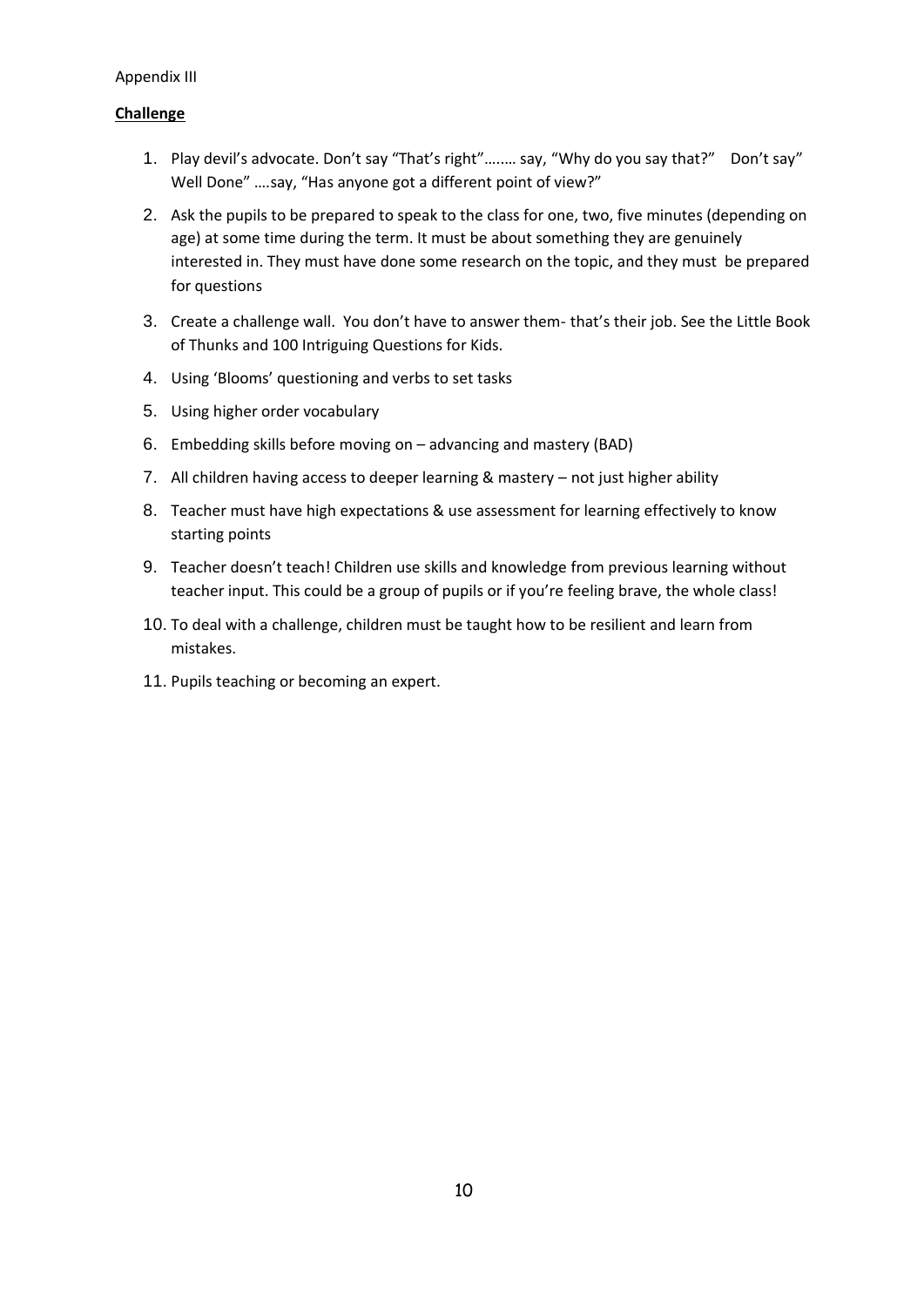# **Standards for Teaching**

#### **STANDARDS FOR TEACHERS**

#### **PREAMBLE**

Teachers make the education of their pupils their first concern, and are accountable for achieving the highest possible standards in work and conduct. Teachers act with

honesty and integrity; have strong subject knowledge, keep their knowledge and skills as teachers up-to-date and are self-critical; forge positive professional relationships; and work with parents in the best interests of their pupils.

#### **Evidence base**

|                        | <b>PART ONE: TEACHING</b>                                                                                                                                               |
|------------------------|-------------------------------------------------------------------------------------------------------------------------------------------------------------------------|
|                        | A teacher must:                                                                                                                                                         |
|                        | 1 Set high expectations which inspire, motivate and challenge pupils                                                                                                    |
| Lesson obs             | 1. establish a safe and stimulating environment for pupils, rooted in mutual<br>respect                                                                                 |
| Lesson obs             | 2. set goals that stretch and challenge pupils of all backgrounds, abilities and<br>dispositions                                                                        |
| Lesson obs             | 3. demonstrate consistently the positive attitudes, values and behaviour<br>which are expected of pupils.                                                               |
|                        | 2 Promote good progress and outcomes by pupils                                                                                                                          |
| Data                   | 1 be accountable for pupils' attainment, progress and outcomes                                                                                                          |
| Planning               | 2 plan teaching to build on pupils' capabilities and prior knowledge                                                                                                    |
| Marking                | 3 guide pupils to reflect on the progress they have made and their emerging<br>needs                                                                                    |
| Planning<br>Lesson obs | 4 demonstrate knowledge and understanding of how pupils learn and how<br>this impacts on teaching                                                                       |
| Lesson obs             | 5 encourage pupils to take a responsible and conscientious attitude to their<br>own work and study.                                                                     |
|                        | 3 Demonstrate good subject and curriculum knowledge                                                                                                                     |
| Lesson obs<br>Planning | 1. have a secure knowledge of the relevant subject(s) and<br>curriculum<br>areas, foster and maintain pupils' interest in the subject, and address<br>misunderstandings |
| Lesson obs<br>Planning | 2. demonstrate a critical understanding of developments in the                                                                                                          |
|                        | subject and curriculum areas, and promote the value of scholarship<br>11                                                                                                |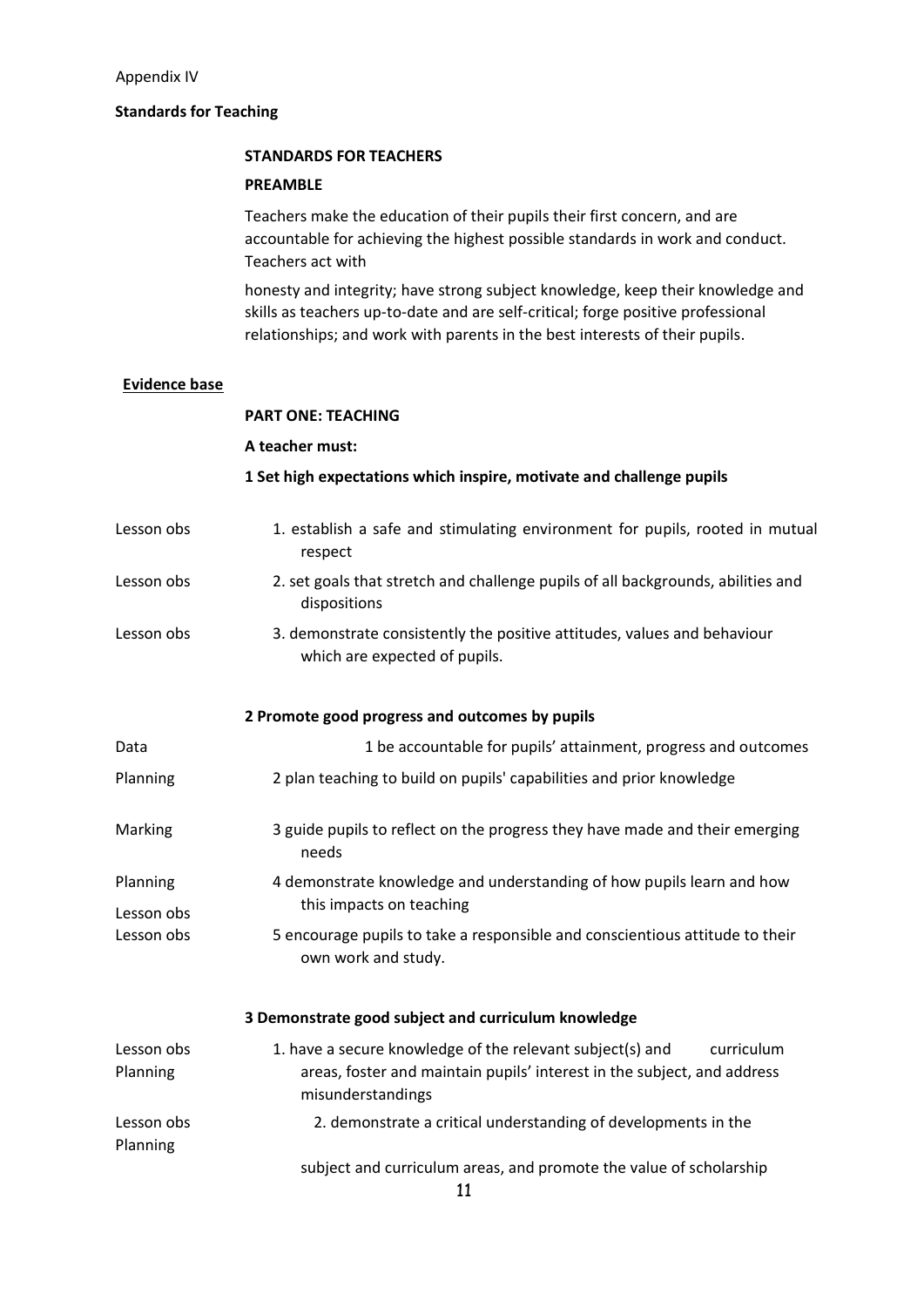| Marking                                                               | 3. demonstrate an understanding of and take responsibility for promoting high<br>standards of literacy, articulacy and the correct use of standard English,<br>whatever the teacher's specialist subject                                                                                                    |
|-----------------------------------------------------------------------|-------------------------------------------------------------------------------------------------------------------------------------------------------------------------------------------------------------------------------------------------------------------------------------------------------------|
| Lesson obs                                                            | 4. if teaching early reading, demonstrate a clear understanding of systematic<br>synthetic phonics                                                                                                                                                                                                          |
| Lesson obs                                                            | 5. if teaching early mathematics, demonstrate a clear understanding of<br>appropriate teaching strategies.                                                                                                                                                                                                  |
|                                                                       | 4 Plan and teach well-structured lessons                                                                                                                                                                                                                                                                    |
| Lesson obs                                                            | 1 impart knowledge and develop understanding through effective use of<br>lesson time                                                                                                                                                                                                                        |
| Lesson obs                                                            | 2 promote a love of learning and children's intellectual curiosity                                                                                                                                                                                                                                          |
| Feedback from<br>year group                                           | 3 set homework and plan other out-of-class activities to consolidate and<br>extend the knowledge and understanding pupils have acquired                                                                                                                                                                     |
| Annotated plans;<br>Talk about                                        | 4 reflect systematically on the effectiveness of lessons and approaches to<br>teaching                                                                                                                                                                                                                      |
| Feedback re<br>individual<br>contribution to<br>planning              | 5 contribute to the design and provision of an engaging curriculum within the<br>relevant subject area(s).                                                                                                                                                                                                  |
|                                                                       | 5 Adapt teaching to respond to the strengths and needs of all pupils                                                                                                                                                                                                                                        |
| Planning                                                              | 1 know when and how to differentiate appropriately, using approaches which<br>enable pupils to be taught effectively                                                                                                                                                                                        |
| Lesson obs                                                            | 2 have a secure understanding of how a range of factors can inhibit pupils'<br>ability to learn, and how best to overcome these                                                                                                                                                                             |
| Provision maps/<br>Provisional<br><b>Guidance Toolkit</b><br>Planning | 3 demonstrate an awareness of the physical, social and intellectual<br>development of children, and know how to adapt teaching to support<br>pupils' education at different stages of development                                                                                                           |
| As above                                                              | 4 have a clear understanding of the needs of all pupils, including those with<br>special educational needs; those of high ability; those with English as an<br>additional language; those with disabilities; and be able to use and<br>evaluate distinctive teaching approaches to engage and support them. |

# **6 Make accurate and productive use of assessment**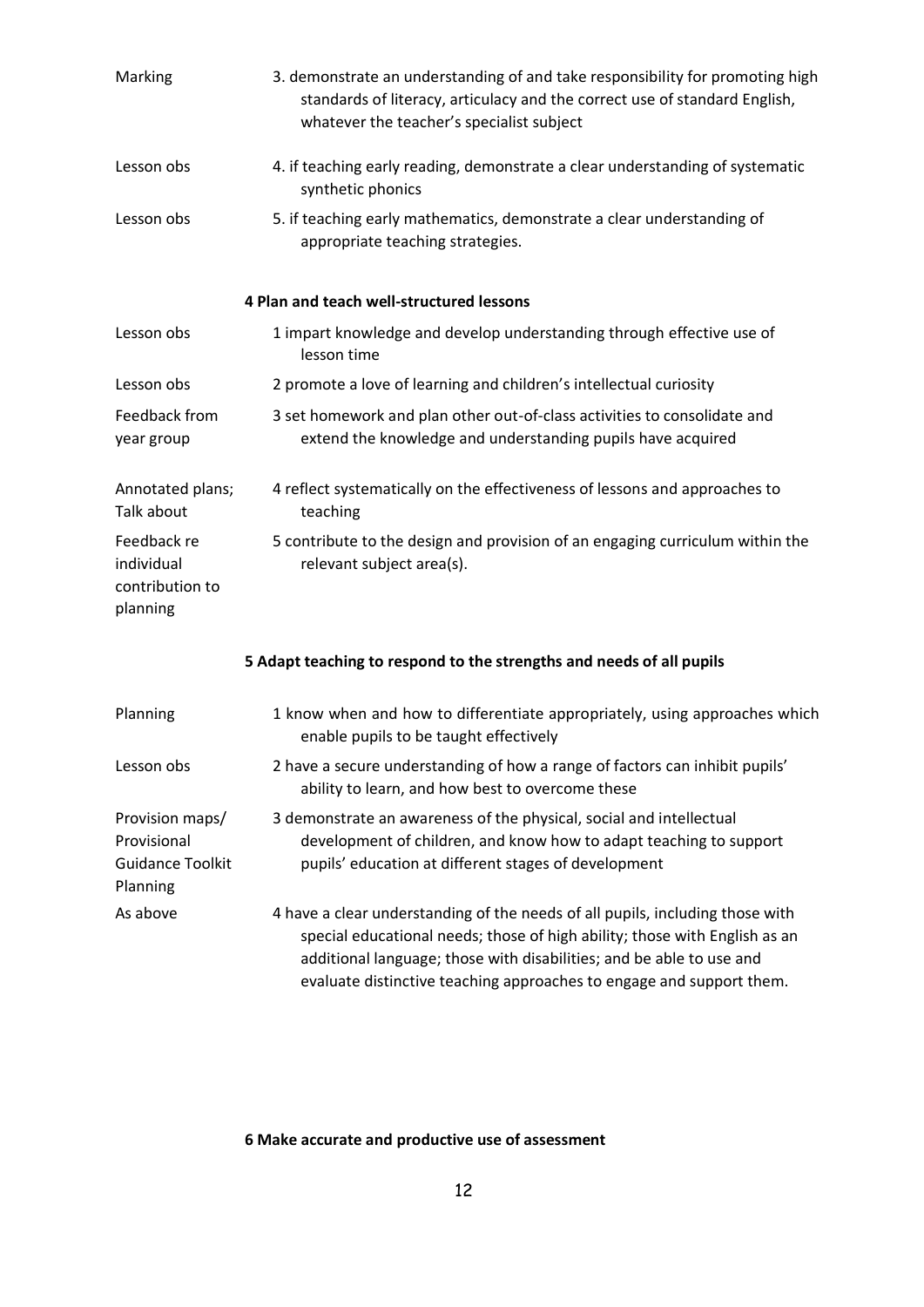| Data                                                                        | 1 know and understand how to assess the relevant subject and curriculum<br>areas, including statutory assessment requirements                                                                                                       |
|-----------------------------------------------------------------------------|-------------------------------------------------------------------------------------------------------------------------------------------------------------------------------------------------------------------------------------|
| Data / PPM                                                                  | 2 make use of formative and summative assessment to secure pupils' progress                                                                                                                                                         |
| Data / PPM                                                                  | 3 use relevant data to monitor progress, set targets, and plan subsequent<br>lessons                                                                                                                                                |
| Marking                                                                     | 4 give pupils regular feedback, both orally and through accurate marking, and<br>encourage pupils to respond to the feedback.                                                                                                       |
|                                                                             | 7 Manage behaviour effectively to ensure a good and safe learning                                                                                                                                                                   |
|                                                                             | environment                                                                                                                                                                                                                         |
| Display in<br>classroom,<br>behaviour<br>systems used<br>Learning walks     | 1 have clear rules and routines for behaviour in classrooms, and take<br>responsibility for promoting good and courteous behaviour both in<br>classrooms and around the school, in accordance with the school's<br>behaviour policy |
| Learning walks<br>(class movement<br>around the school<br>and in classroom) | 2 have high expectations of behaviour, and establish a framework for<br>discipline with a range of strategies, using praise, sanctions and rewards<br>consistently and fairly                                                       |
| Lesson obs                                                                  | 3 manage classes effectively, using approaches which are appropriate to<br>pupils' needs in order to involve and motivate them                                                                                                      |
| Lesson obs                                                                  | 4 maintain good relationships with pupils, exercise appropriate authority, and<br>act decisively when necessary.                                                                                                                    |
|                                                                             | 8 Fulfil wider professional responsibilities                                                                                                                                                                                        |
| List 2/3 things;                                                            | 1 make a positive contribution to the wider life and ethos of the school                                                                                                                                                            |
| List 2/3 things;                                                            | 2 develop effective professional relationships with colleagues, knowing how<br>and when to draw on advice and specialist support                                                                                                    |
| Lesson obs                                                                  | 3 deploy support staff effectively                                                                                                                                                                                                  |
| Response to<br>targets                                                      | 4 take responsibility for improving teaching through appropriate professional<br>development, responding to advice and feedback from colleagues                                                                                     |
| <b>Parent Teacher</b><br>Consultation                                       | 5 communicate effectively with parents with regard to pupils' achievements<br>and well-being.                                                                                                                                       |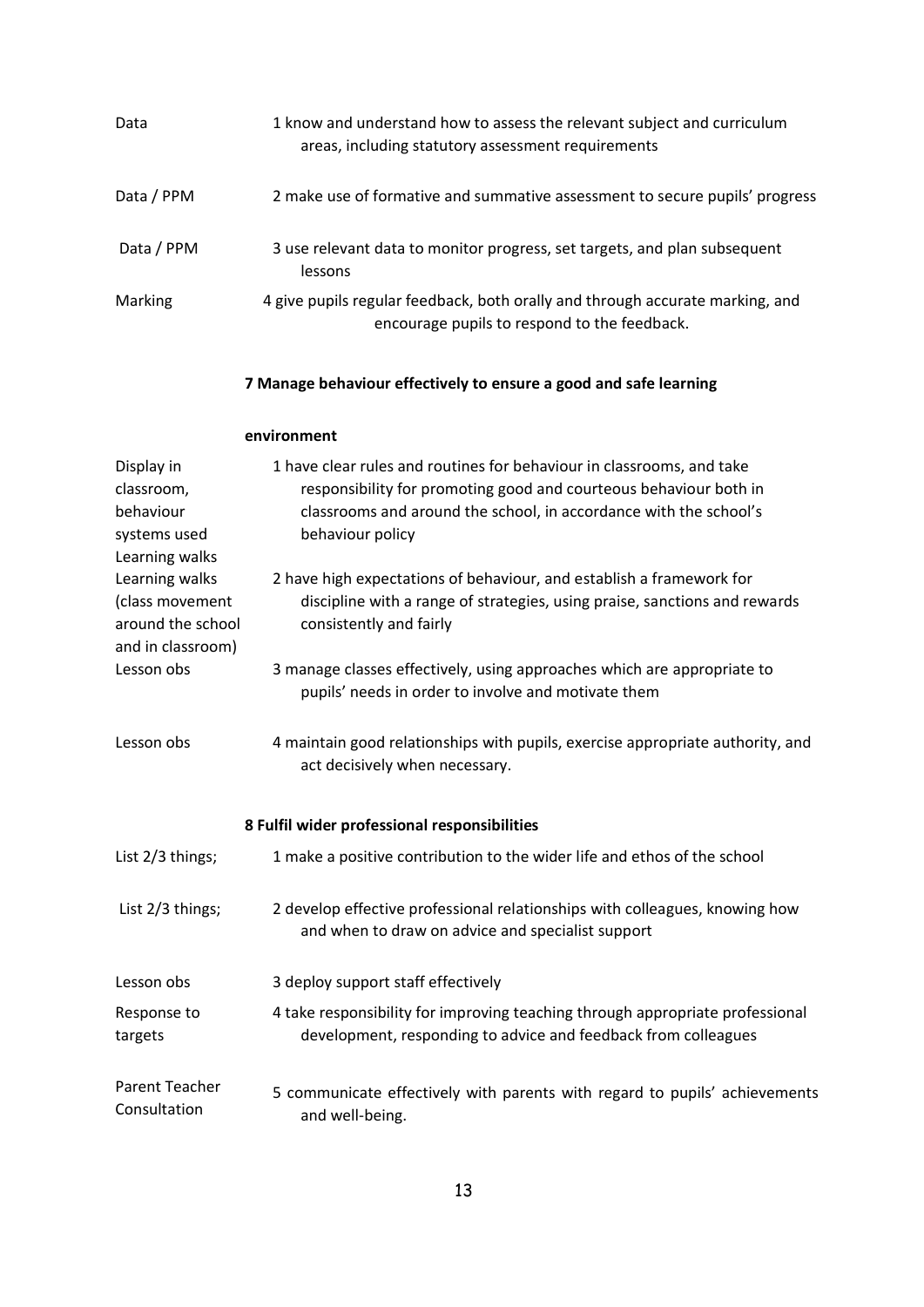# **PART TWO: PERSONAL AND PROFESSIONAL CONDUCT**

| <b>SMT</b> to discuss<br>with staff if<br>appropriate | 1 A teacher is expected to demonstrate consistently high standards of<br>personal and professional conduct. The following statements define the<br>behaviour and attitudes which set the required standard for conduct<br>throughout a teacher's career.                                     |
|-------------------------------------------------------|----------------------------------------------------------------------------------------------------------------------------------------------------------------------------------------------------------------------------------------------------------------------------------------------|
| SMT to discuss<br>with staff if<br>appropriate        | 2 Teachers uphold public trust in the profession and maintain high standards<br>of ethics and behaviour, within and outside school, by:                                                                                                                                                      |
| SMT to discuss<br>with staff if<br>appropriate        | - treating pupils with dignity, building relationships rooted in mutual respect,<br>and at all times observing proper boundaries appropriate to a teacher's<br>professional position having regard for the need to safeguard pupils' well-<br>being, in accordance with statutory provisions |
| <b>SMT</b> to discuss<br>with staff if<br>appropriate | - showing tolerance of and respect for the rights of others                                                                                                                                                                                                                                  |
| SMT to discuss<br>with staff if<br>appropriate        | - not undermining fundamental British values, including democracy, the rule of<br>law, individual liberty and mutual respect, and tolerance of those with<br>different faiths and beliefs                                                                                                    |
| SMT to discuss<br>with staff if<br>appropriate        | - ensuring that personal beliefs are not expressed in ways which exploit pupils'<br>vulnerability or might lead them to break the law.                                                                                                                                                       |
| SMT to discuss<br>with staff if<br>appropriate        | 3 Teachers must have proper and professional regard for the ethos, policies<br>and practices of the school in which they teach, and maintain high<br>standards in their own attendance and punctuality.                                                                                      |
| <b>SMT</b> to discuss<br>with staff if<br>appropriate | 4 Teachers must have an understanding of, and always act within, the<br>statutory frameworks which set out their professional duties and<br>responsibilities                                                                                                                                 |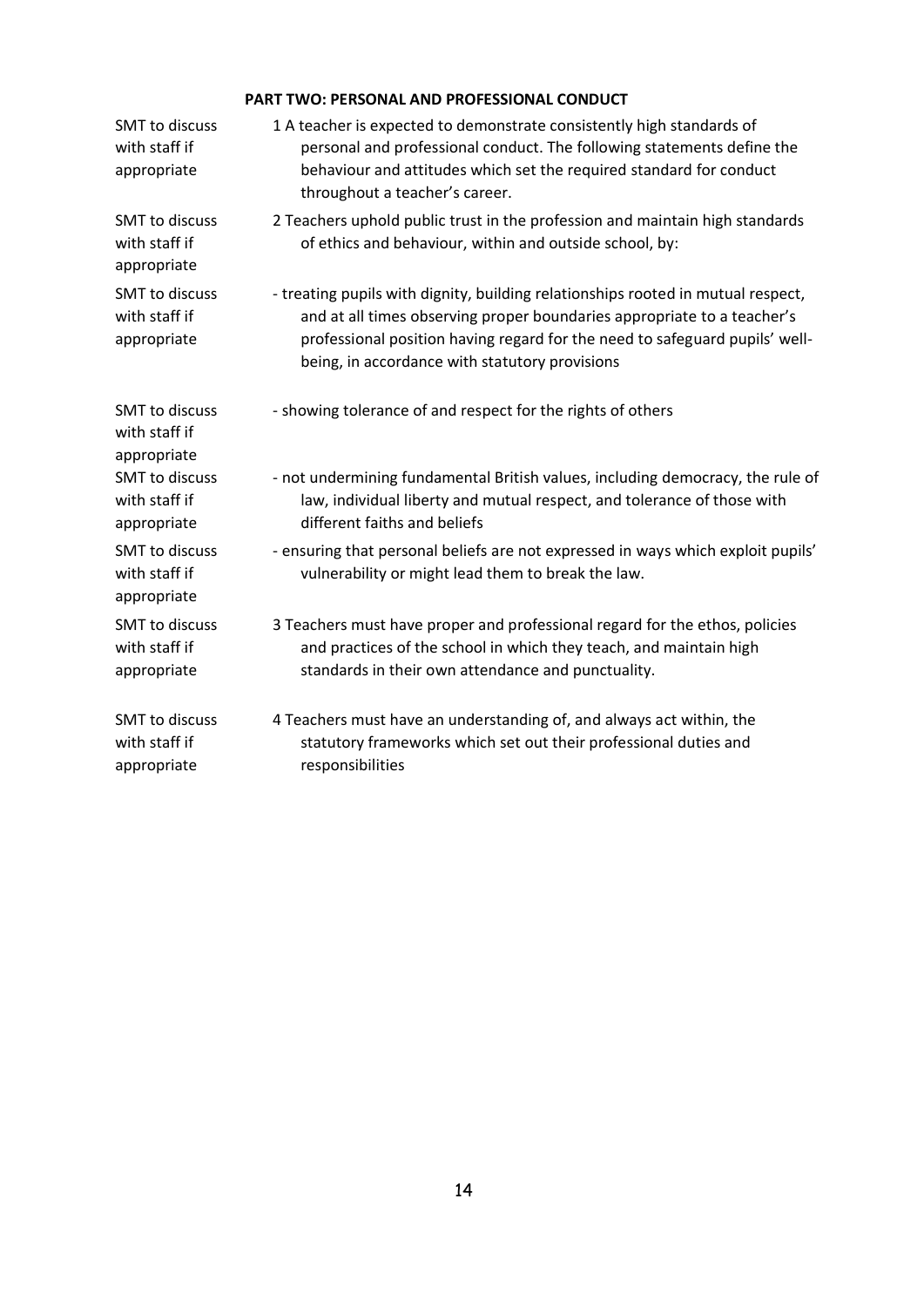# Appendix V

Environment Expectations Checklist

| <b>Classrooms</b> | Working walls for maths & English up to date with current learning          |
|-------------------|-----------------------------------------------------------------------------|
|                   | Walls not cluttered with unnecessary information etc ('wallpaper')          |
|                   | Resources stored tidily & labelled clearly                                  |
|                   | Teacher's working space tidy                                                |
|                   | LSA working space tidy and not cluttered                                    |
|                   | Children's work on display (every child should have a piece of work         |
|                   | on display each term)                                                       |
|                   | Neatly displayed<br>Labelled with names                                     |
|                   | <b>Explanation of learning</b>                                              |
|                   | Children's tables tidy / organised                                          |
|                   | Sink areas tidy                                                             |
|                   | Topic clearly displayed                                                     |
|                   | Visual / class timetable                                                    |
|                   | Role play or interactive topic area                                         |
|                   | Reading is high profile throughout the classroom                            |
|                   | 'Reading race' or similar - rewarding reading at home                       |
|                   | Letters & sounds / phonics / spellings displayed clearly and referred<br>to |
|                   | Number line (all Key stages), coins, shapes and alphabet displayed          |
|                   | Letter formation / examples of handwriting / pen licence criteria           |
|                   | Class rules (with photos if needed)                                         |
|                   | Golden time / behaviour display                                             |
|                   | Vocabulary wall – new words / word of the week etc                          |
|                   | Health & safety - cables stored away, furniture not blocking exits etc      |
|                   | Class 'station' and 'line' displayed on door and in classroom               |
|                   |                                                                             |